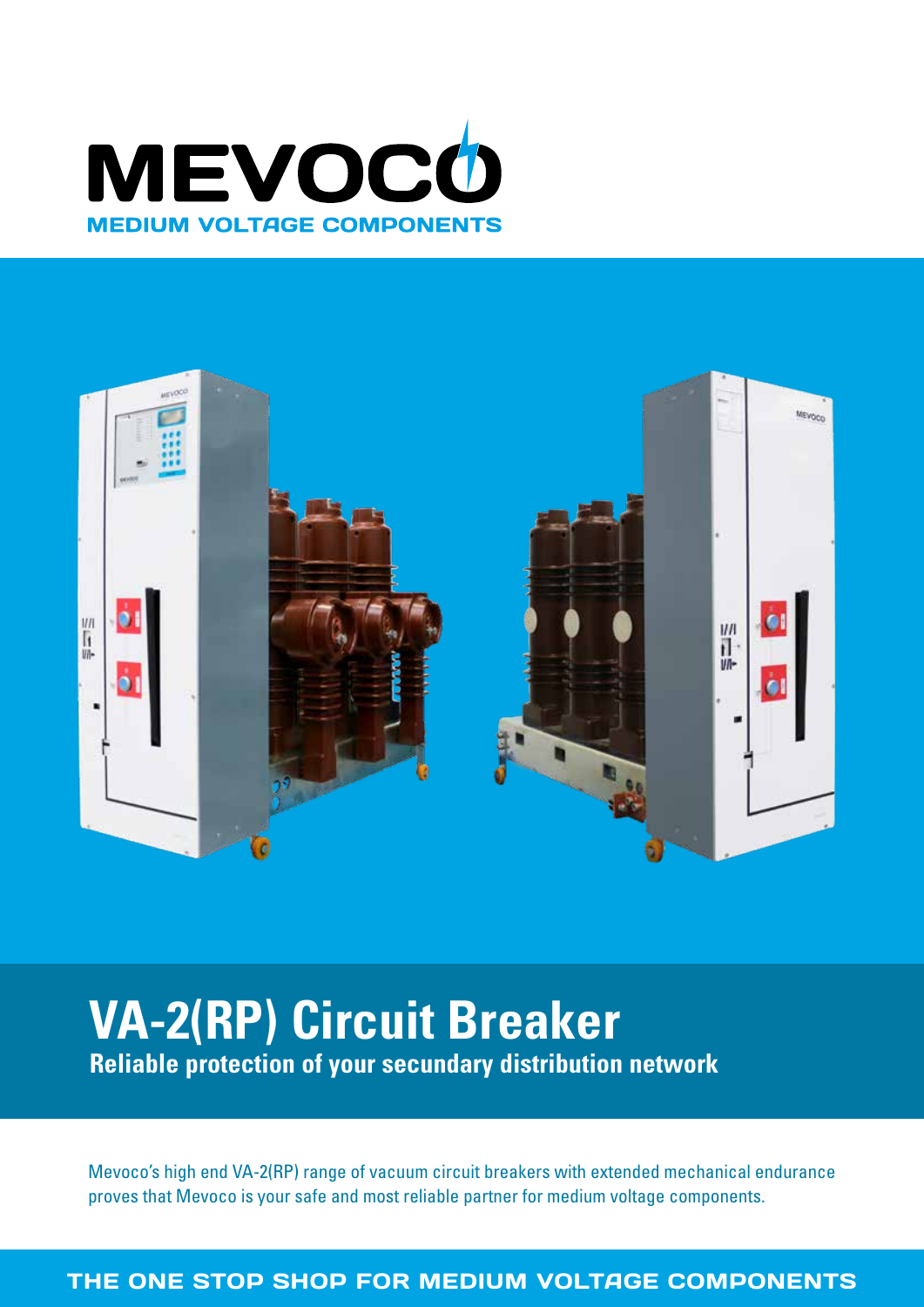### **VA-2(RP) Concept**  $\frac{1}{2}$

The Mevoco vacuum circuit breaker, likewise other components of the product range, is especially designed for use in modular switchgear, synonymous with high reliability and safety. The **1 2 3 1 2 3** VA-2(RP) concept offers the security and reliability with a large **5 6 7 8 5 6 7 <sup>8</sup> 1 2 3 4 5 6** spectrum of possibilities in the range of 12 to 24 kV. The Mevoco vacuum circuit breaker is available in two main versions:

- VA-2 with lateral arrangement
- VA-2RP with lateral arrangement, integrated digital protection relay and side mounted CT's ir<br>ا ا

#### 4 **Key Features**

- Complete switching device for secundary distribution
- Made for integration in switchgears
- Available in a wide spectrum of possibilities
- Great withstand to extreme temperatures
- Vacuum interrupters of the latest generation 330 mm
- Mechanical spring drive with exceptional longevity
- Maintenance-free

#### $\vert \bm{\mathcal{H}} \vert$ **Characteristics of the VA-2**

- Epoxy casted housing with protected ventilation openings, developed to be used in the more severe climatic conditions (IEC 62271-304 method A – Level 2)
- IEC 62271-304 method A Level 2)<br>State of the art vacuum interrupters •
- Spring drive mechanism
- Integrated lever for manual charging of the springs
- Operation counter
- Developed and manufactured in line with ISO9001 standards
- IEC Type tested at KEMA, according the latest IEC 62271-100

#### **Characteristics of the VA-2RP**  $\boldsymbol{H}$

- Replace a MV circuit breaker with a direct relay protection
- Multifunctional digital protection with a large spectrum of functionalities
- Without auxiliary source. Energy is provided by the CT's that can be mounted on the left or on the right side of the circuit breaker.
- Opening release mechanically winded up at the end of the opening cycle of the circuit breaker
- Side mounted CT L/R with multiple ratio 50/1,150/1,200/1,400/1,600/1
- Operation counter

#### $\frac{1}{2}$ **Options**

- Motor operation 24-48-110 VDC/110-220 VAC
- Aux contacts (optionally spring charged)
- Key interlock
- Closing coil
- Tripping coil (x2)
- Arc-killer



VA-2 VA-2RP





### **Explanation of the codification Ex.: VA-2RP/12-25/12L**

- RP: Protection relay
- 12: Voltage in kV
- 25: Rated short time current 1 sec
- 12: Abbreviation of the nominal current
- L: Lateral arrangement



### SHOP.MEVOCO.BE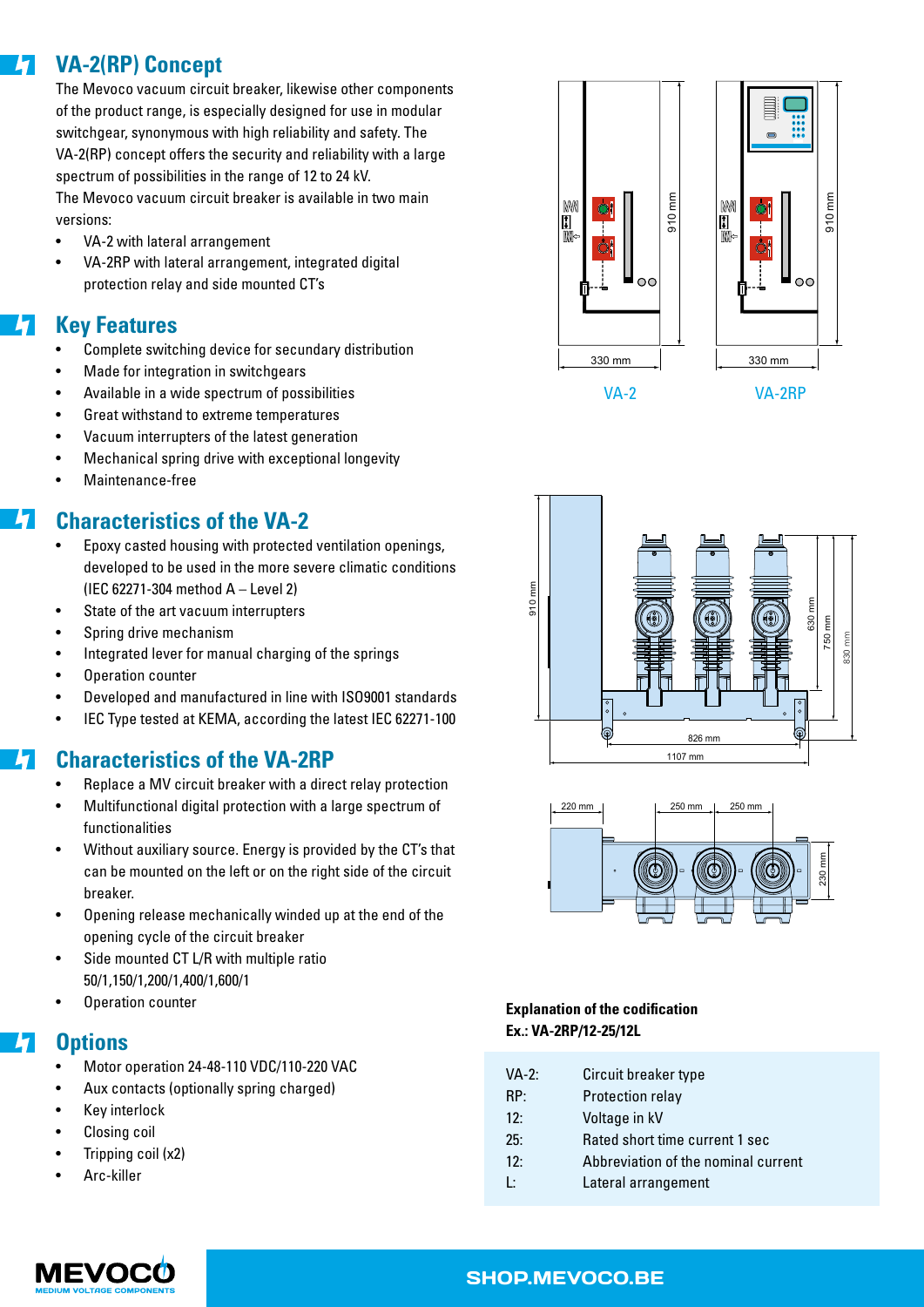## **Table 12 Technical Specifications**

| VA-2(RP) (12 - 17.5 - 24 kV)                                      | <b>UNIT</b>  | 400A                       | 630A                       | 800A                       | 1250A                      |
|-------------------------------------------------------------------|--------------|----------------------------|----------------------------|----------------------------|----------------------------|
| Applicable standards                                              |              |                            |                            |                            |                            |
| Rated voltage                                                     | kV           | $12 - 17.5 - 24$           | $12 - 17.5 - 24$           | $12 - 17.5 - 24$           | $12 - 17.5 - 24$           |
| Rated power frequency withstand voltage 1 min                     | kV           | $28 - 38 - 50$             | $28 - 38 - 50$             | $28 - 38 - 50$             | $28 - 38 - 50$             |
| Rated lightning impulse withstand voltage 1.2/50 us               | kV           | $75 - 95 - 125$            | $75 - 95 - 125$            | $75 - 95 - 125$            | $75 - 95 - 125$            |
| Rated frequency                                                   | <b>Hz</b>    | 50/60                      | 50/60                      | 50/60                      | 50/60                      |
| <b>Rated current</b>                                              | A            | 400                        | 630                        | 800                        | 1250                       |
| Rated short time current                                          | kA           | $12.5 - 20 - 25$           | $12.5 - 20 - 25$           | $12.5 - 20 - 25$           | $12.5 - 20 - 25$           |
| Rated duration of the short circuit                               | $\mathsf{s}$ | 3                          | 3                          | 3                          | 3                          |
| Rated peak withstand current                                      | kA           | $31.5 - 50 - 63$           | $31.5 - 50 - 63$           | $31.5 - 50 - 63$           | $31.5 - 50 - 63$           |
| Short circuit breaking current at $\leq$ Un                       | kA           | $12.5 - 20 - 25$           | $12.5 - 20 - 25$           | $12.5 - 20 - 25$           | $12.5 - 20 - 25$           |
| <b>DC Component</b>                                               | %            | 36                         | 36                         | 36                         | 36                         |
| Short circuit making current                                      | kÂ           | $31.5 - 50 - 63$           | $31.5 - 50 - 63$           | $31.5 - 50 - 63$           | $31.5 - 50 - 63$           |
| Rated operating sequence                                          |              | $0 - 0.3s - C0 - 15s - C0$ | $0 - 0.3s - C0 - 15s - C0$ | $0 - 0.3s - C0 - 15s - C0$ | $0 - 0.3s - C0 - 15s - C0$ |
| Rated single capacitor bank breaking current at Un en fn = 50[Hz] | A            | 400                        | 400                        | 400                        | 400                        |
| Over voltage factor                                               |              | < 2.5                      | < 2.5                      | < 2.5                      | < 2.5                      |
| Rated breaking cable charging current                             | A            | 25                         | 25                         | 25                         | 25                         |
| Over voltage factor                                               | %            | < 4                        | < 4                        | < 4                        | < 4                        |
| Rated off load transformer breaking current                       | A            | 12.5                       | 12.5                       | 12.5                       | 12.5                       |
| Over voltage factor                                               |              | < 4                        | < 4                        | < 4                        | < 4                        |
| Rated total closing time                                          | ms           | 50                         | 50                         | 50                         | 50                         |
| Rated total opening time                                          | ms           | 42                         | 42                         | 42                         | 42                         |
| Rated total breaking time                                         | ms           | 60                         | 60                         | 60                         | 60                         |
| Mechanical endurance                                              | $class*$     | M2 (10.000)                | M2 (10.000)                | M2 (10.000)                | M2 (10.000)                |
| Life time of the vacuum interrupter                               | years        | 30                         | 30                         | 30 <sup>°</sup>            | 30 <sup>°</sup>            |
| Electrical endurance                                              | class        | E <sub>2</sub>             | E <sub>2</sub>             | E <sub>2</sub>             | E <sub>2</sub>             |
| Weight                                                            | kg           | 118                        | 121                        | 121                        | 124                        |

\* CO operations



For more information on VA-2(RP) or our other products, contact our engineers **info@mevoco.be**

# **Part of available range**

 $\frac{1}{\sqrt{2}}$ 

| Type               | Rated Voltage (kV) | Rated Current (A) | Breaking capacity (kA) |
|--------------------|--------------------|-------------------|------------------------|
|                    |                    |                   |                        |
| VA-2 12-25/8L      | 12                 | 800               | 25                     |
| VA-2 12-25/12L     | 12                 | 1250              | 25                     |
|                    |                    |                   |                        |
| VA-2 17.5-25/8L    | 17.5               | 800               | 25                     |
| VA-2 17.5-25/12L   | 17.5               | 1250              | 25                     |
|                    |                    |                   |                        |
| VA-2 24-20/8L      | 24                 | 800               | 20                     |
| VA-2 24-20/12L     | 24                 | 1250              | 20                     |
|                    |                    |                   |                        |
| VA-2RP 12-25/8L    | 12                 | 800               | 25                     |
| VA-2RP 12-25/12L   | 12                 | 1250              | 25                     |
|                    |                    |                   |                        |
| VA-2RP 17.5-25/8L  | 17.5               | 800               | 25                     |
| VA-2RP 17.5-25/12L | 17.5               | 1250              | 25                     |

### - THE ONE STOP SHOP FOR MEDIUM VOLTAGE COMPONENTS -